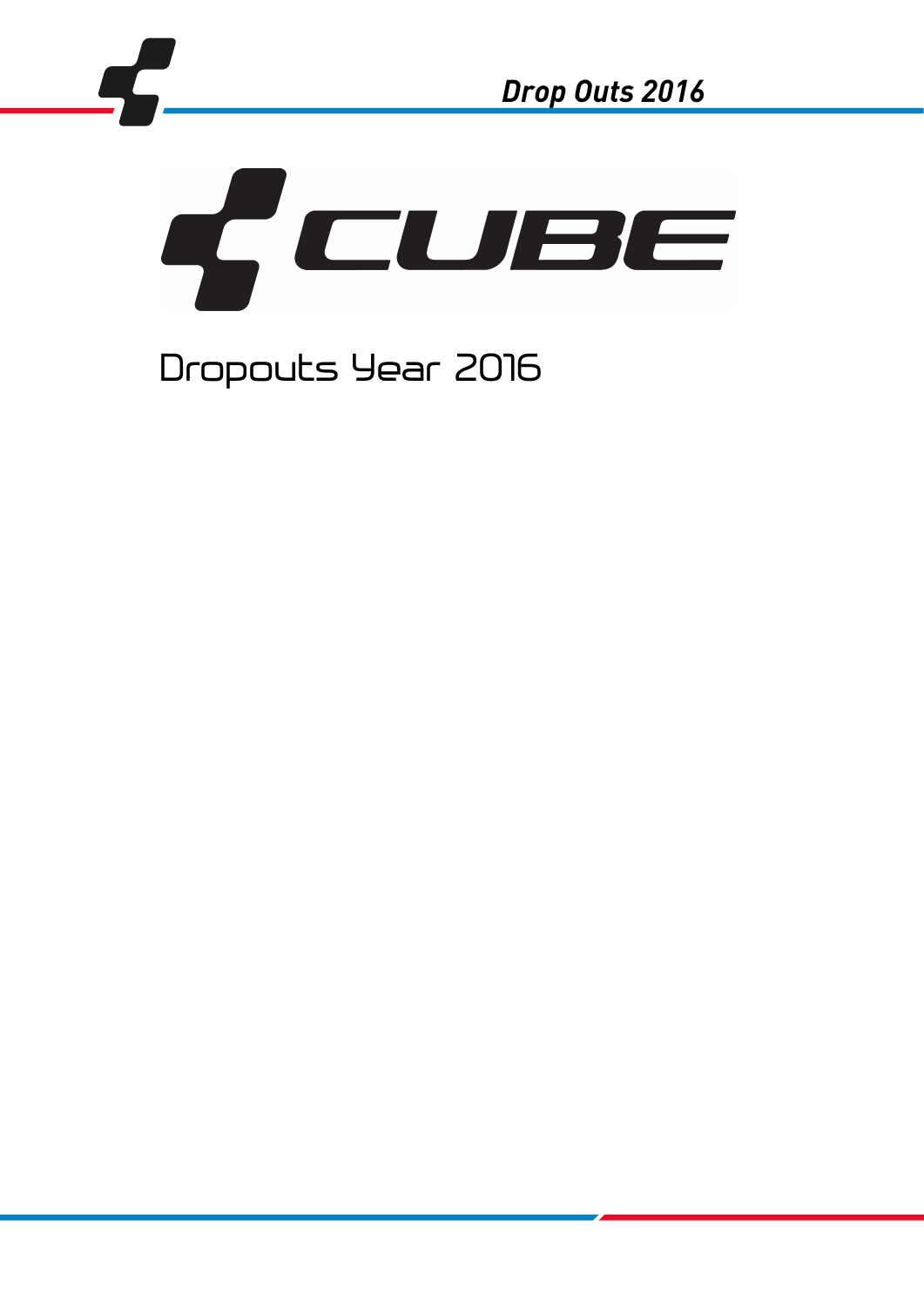

# **ART. 10106 ART. 10107**

**ART. 10131**

| 748000 | SL Road Pro grey black flashgreen |
|--------|-----------------------------------|
| 749000 | SL Road Race black grey flashblue |
| 786000 | Aerium HPA Pro white 'n 'red      |
| 788100 | Cross Race white 'n 'red          |
| 788200 | Cross Race Pro red 'n 'black      |
| 788400 | Cross Race SL grey'n 'flashorange |
|        |                                   |



730050 Touring Hybrid 500 grey´n´red 730051 Touring Hybrid Pro 500 black´n´grey 730052 Touring Hybrid Pro 500 silver´n´flashgreen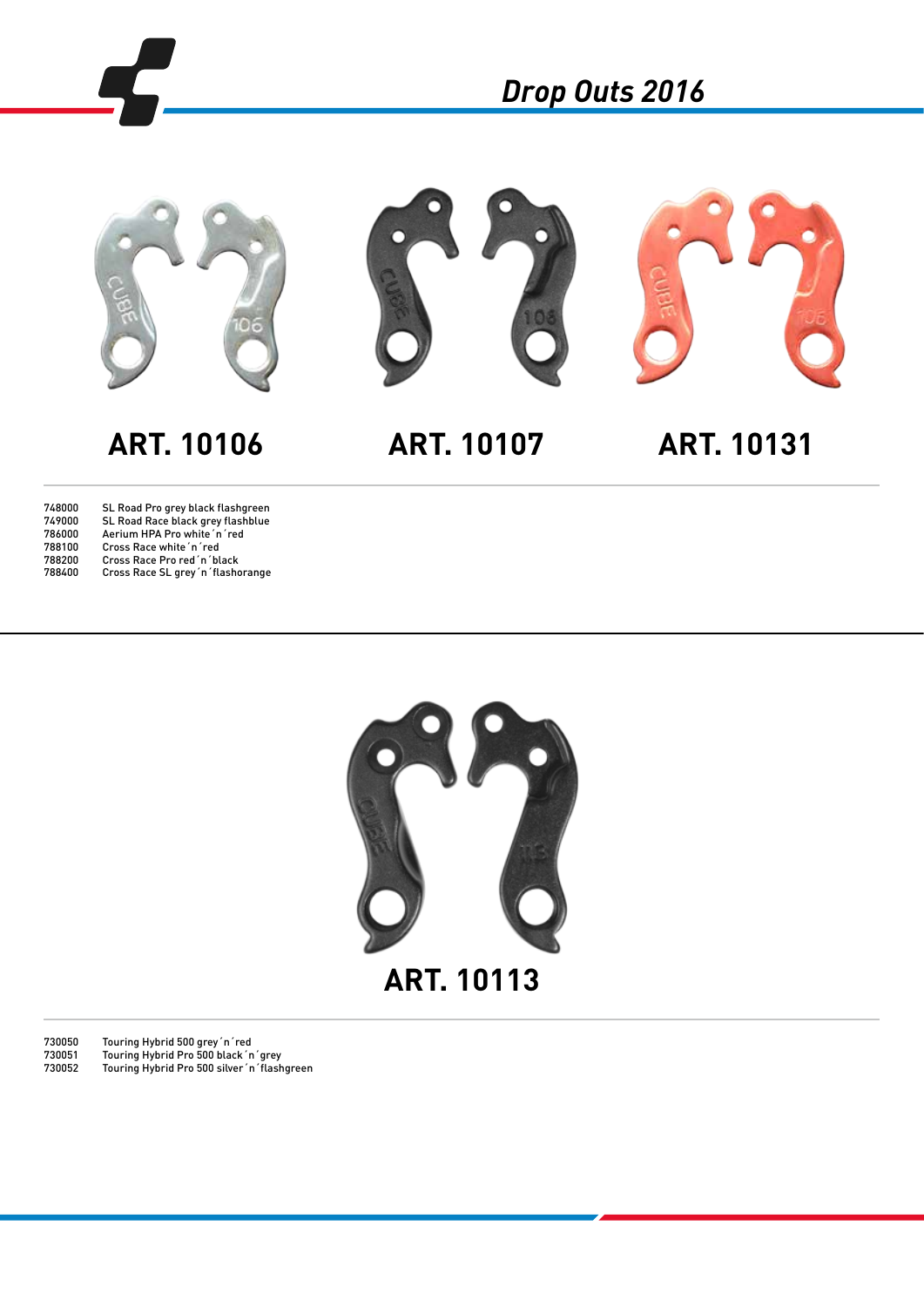# **ART. 10120**

# **ART. 10123**



**ART. 10130**

**ART. 10146**

| 720000 | Kid 200 black 'n 'flashred 'n 'blue |
|--------|-------------------------------------|
|        |                                     |
| 720001 | Kid 200 pink 'n 'white 'n 'blue     |
| 720002 | Kid 200 blue 'n 'red                |
| 720003 | Kid 200 kiwi'n 'flashred            |
| 720004 | Kid 200 Allroad blue 'n 'green      |
| 720005 | Kid 200 Street black 'n 'red        |
| 720006 | Kid 200 Street mint n white         |
| 720007 | Kid 200 action team                 |
| 721000 | Kid 240 black 'n 'flashred 'n 'blue |
|        |                                     |

721001 Kid 240 girl white 'n 'blue<br>721002 Kid 240 blue 'n 'white 'n 'f 721002 Kid 240 blue'n'white'n 'flashred<br>721003 Kid 240 green 'n 'black 721003 Kid 240 green´n´black 721004 Kid 240 SL action team blue 721005 Kid 240 SE detterned blue 'n 'green<br>721005 Kid 240 Allroad blue 'n 'green 721006 Kid 240 Allroad white 'n 'green<br>721006 Kid 240 Allroad white 'n 'blue<br>721007 Kid 240 Street black 'n 'red 721007 Kid 240 Street black 'n 'red<br>721008 Kid 240 Street white 'n 'pur 721008 Kid 240 Street white 'n 'purple<br>721009 Kid 240 action team Kid 240 action team

*Drop Outs 2016*

730003 Touring Hybrid EXC 400 black´n´flashblue 730053 Touring Hybrid EXC 500 black´n´flashblue 740001 Touring midnight blue metallic<br>740100 Touring Pro black grey blue Touring Pro black grey blue



730600 Cross Hybrid Race Allroad 500 black´n´green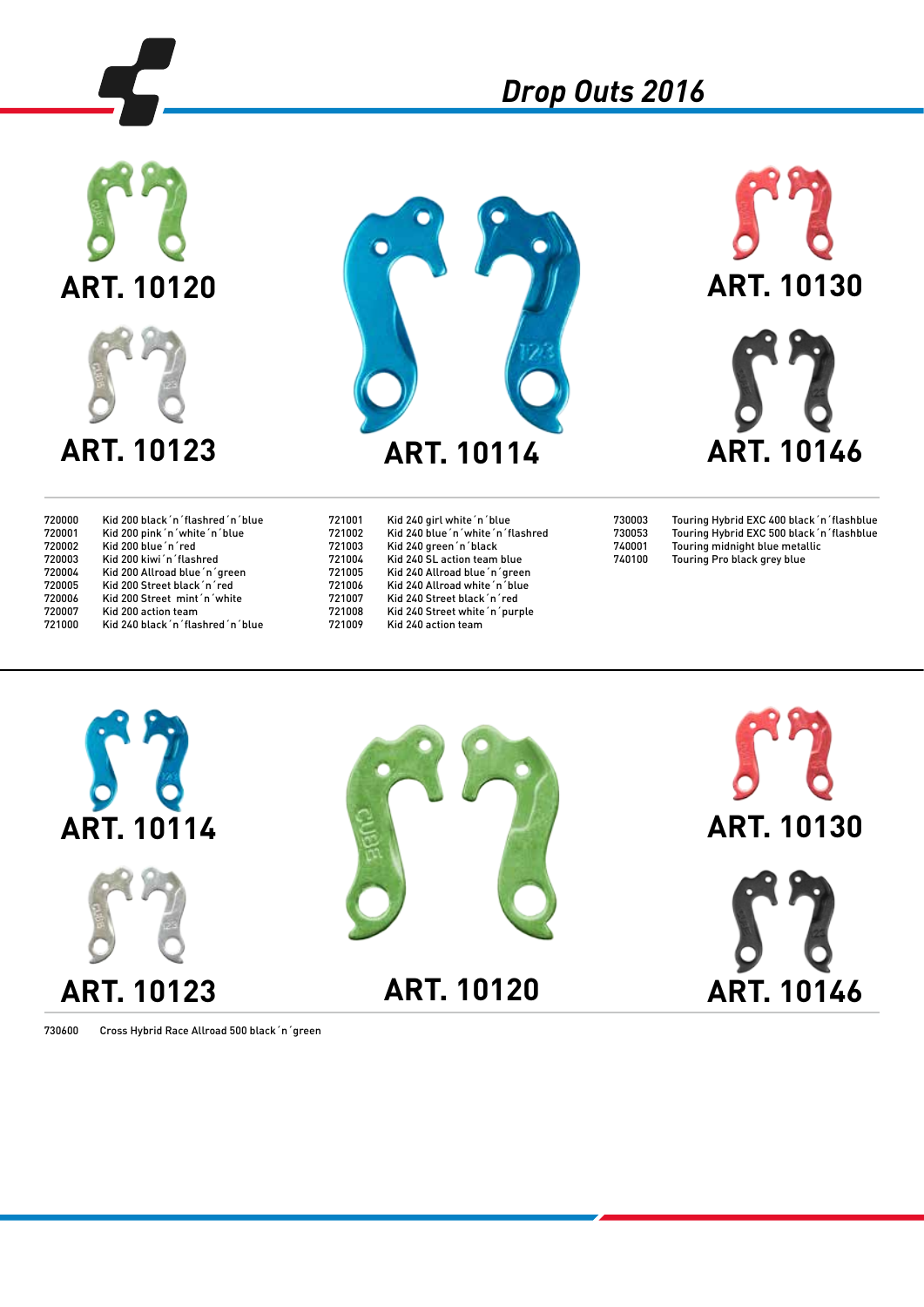



## **ART. 10123**

| 765200 | Reaction Hybrid HPA Pro 400 black 'n 'white              | 770302 | Access WLS Hybrid Race 500 Nyon                              |
|--------|----------------------------------------------------------|--------|--------------------------------------------------------------|
| 765250 | Reaction Hybrid HPA Pro 500 black 'n 'white              |        | black 'n 'aqua 'n 'flashgreen                                |
| 765251 | <b>Reaction Hybrid HPA Pro 500</b><br>black 'n 'flashred | 770350 | Access WLS Hybrid Race 500 bermuda<br>blue 'n 'mint 'n 'kiwi |
| 765301 | Reaction Hybrid HPA Race 400 iceblue 'n 'kiwi 770351     |        | Access WLS Hybrid Race 500                                   |
| 765302 | Reaction Hybrid HPA Race 500 Nyon                        |        | black 'n 'aqua 'n 'flashgreen                                |
|        | grey'n'flashred                                          | 770400 | Access WLS Hybrid SL 500                                     |
| 765350 | <b>Reaction Hybrid HPA Race 500</b><br>arev n flashred   |        | grey n neoncoral                                             |
| 765351 | Reaction Hybrid HPA Race 500 iceblue 'n 'kiwi            |        |                                                              |
| 770250 | Access WLS Hybrid Pro 500                                |        |                                                              |
|        | white'n'blue'n'flashred                                  |        |                                                              |
| 770300 | Access WLS Hybrid Race 400                               |        |                                                              |
|        | bermuda blue'n'mint'n'kiwi                               |        |                                                              |
| 770301 | Access WLS Hybrid Race 400                               |        |                                                              |
|        |                                                          |        |                                                              |





730000 Touring Hybrid 400 grey'n'red<br>730002 Touring Hybrid Pro 400 silver'n 730002 Touring Hybrid Pro 400 silver´n´flashgreen 730300 Elly Ride Hybrid 400 flashgreen´n´kiwi 730301 Elly Ride Hybrid 400 blue 'n 'flashred<br>730350 Elly Ride Hybrid 500 flashgreen 'n 'ki 730350 Elly Ride Hybrid 500 flashgreen´n´kiwi 730351 Elly Ride Hybrid 500 blue 'n 'flashred<br>734000 Nature Pro grey black 734000 Nature Pro grey black 734001 Nature Pro white black flashred 735001 Cross blue kiwi 737000 Tonopah Pro black glossy flashred 737002 Tonopah SL black glossy 740201 Touring Exc sunburnt metallic<br>740301 Touring SL grey black copper 740301 Touring SL grey black copper<br>741101 Delhi Pro havana brown 741101 Delhi Pro havana brown Kathmandu black grey glossy





**ART. 10130**



### **ART. 10123**

| 730001 | Touring Hybrid Pro 400 black 'n 'grey |
|--------|---------------------------------------|
| 731000 | Curve black grey white                |
| 731001 | Curve green grey green                |
| 732000 | Curve Pro black grey blue             |
| 732001 | Curve Pro red black                   |
| 732100 | Curve Allroad black grey blue         |
| 733000 | Nature black flashgreen grey          |
|        |                                       |



734100 Nature Allroad black flashgreen grey Cross black grey flashred 736000 Cross Pro silver grey green 740000 Touring black grey white<br>740101 Touring Pro caipi green n 740101 Touring Pro caipi green metallic<br>740200 Touring Exc grey black flashgree Touring Exc grey black flashgreen

| 740300 | Touring SL black grey red        |
|--------|----------------------------------|
| 741100 | Delhi Pro black glossy           |
| 741200 | Delhi Exc black grey flashred    |
| 744000 | Travel black grey red            |
| 744200 | Travel Exc grey black flashgreen |
| 747000 | SL Road black white red          |

**ART. 10114**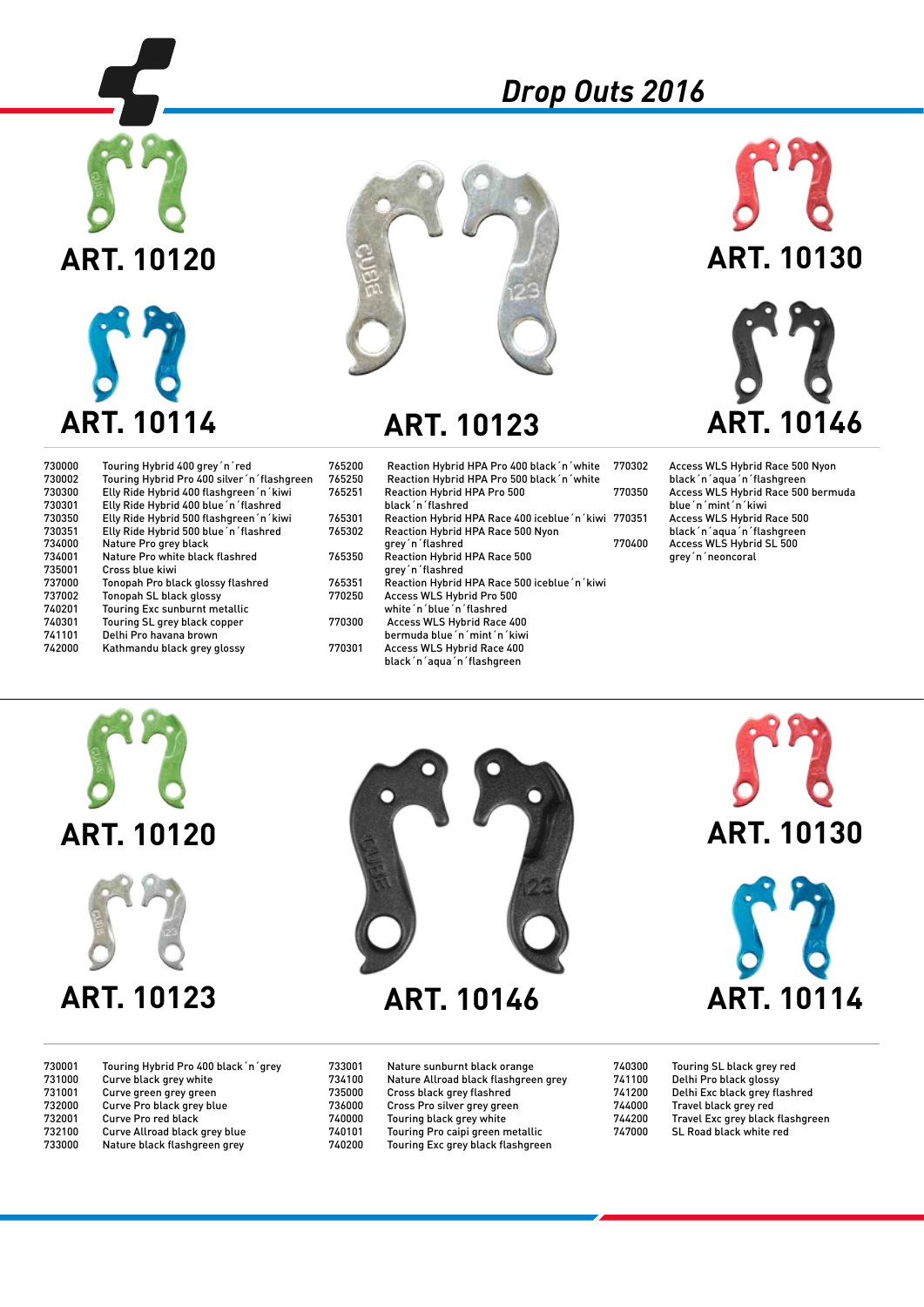

730500 Cross Hybrid Pro 400 black´n´red 765201 Reaction Hybrid HPA Pro 400 black´n´flashred 765300 Reaction Hybrid HPA Race 400 grey´n´flashred

770200 Access WLS Hybrid Pro 400 white´n´blue´n´flashred



787300 Aerium C:62 Race teamline 787400 Aerium C:62 SL aeroteam 787500 Aerium C:62 SLT zeroblack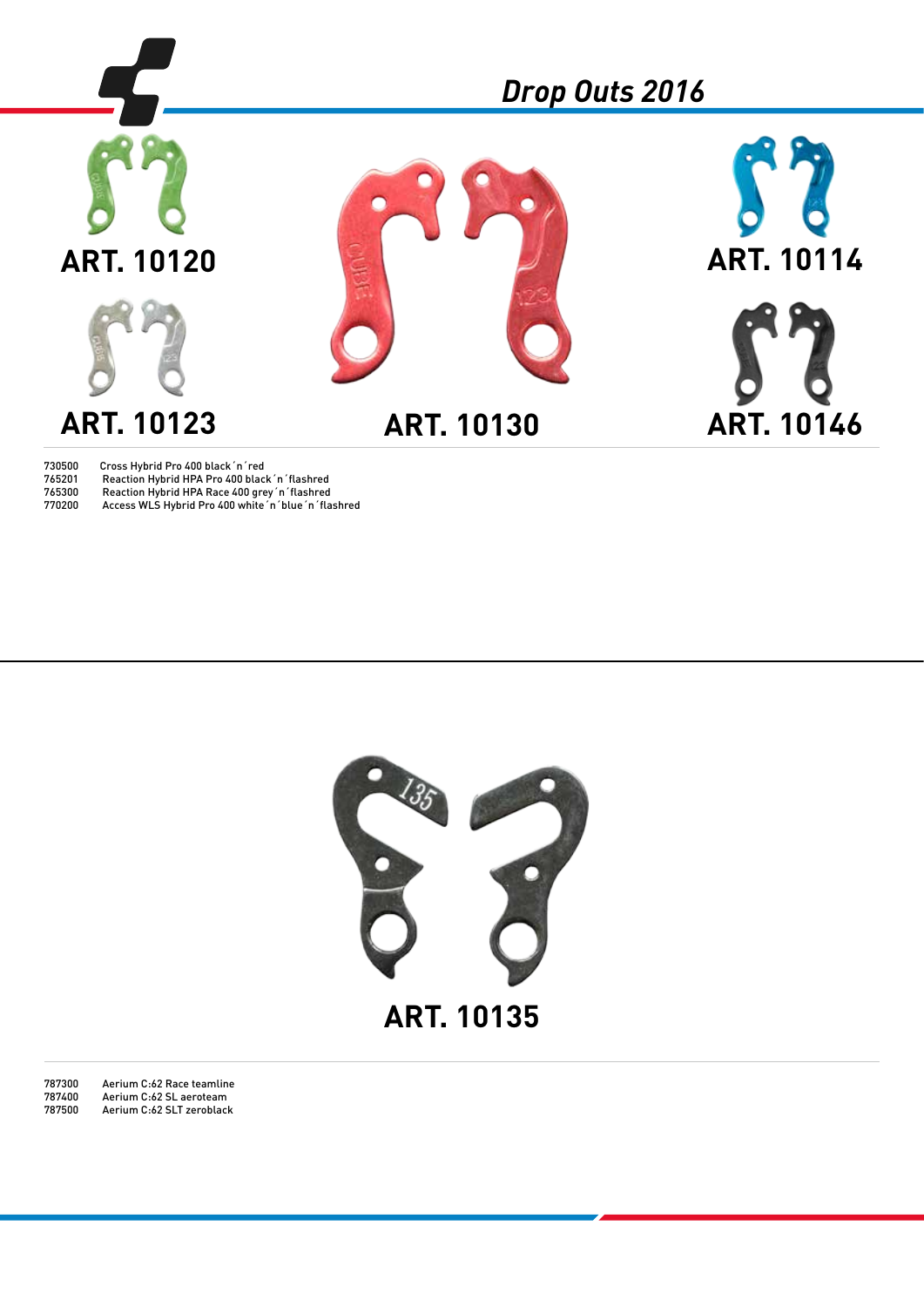

## **ART. 10148**

| 700000 | Aim 27.5 black 'n 'red                      |
|--------|---------------------------------------------|
| 700001 | Aim 27.5 bermudablue 'n 'kiwi               |
| 700004 | Aim Allroad 27.5 grey 'n 'blue              |
| 700005 | Aim Allroad 27.5 caribbeanblue 'n 'flashred |
| 701000 | Aim Pro black 'n 'green                     |
| 701001 | Aim Pro blue 'n 'flashred                   |
| 701002 | Aim SL black 'n 'white                      |
| 701003 | Aim SL red 'n 'black                        |
| 701004 | AIM SL green 'n 'blue                       |
| 702000 | Analog grey n'blue                          |
|        |                                             |

| 702001 | Analog blue 'n 'kiwi           |
|--------|--------------------------------|
| 703001 | Attention white 'n 'black      |
| 725000 | Access WLS white 'n 'mint      |
| 725001 | Access WLS darkberry'n'coral   |
| 725100 | Access WLS Disc black 'n 'blue |
| 725101 | Access WLS Disc mint 'n 'white |
| 725200 | Access WLS Pro white 'n 'mint  |
| 725201 | Access WLS Pro pink 'n 'black  |
| 750000 | SL Road SL grey flashred       |
|        |                                |



#### **ART. 10149**

| 703000 | Attention black 'n 'green      | 713000 | LTD Race 2x blackline              |
|--------|--------------------------------|--------|------------------------------------|
| 703002 | Attention SL grey 'n 'flashred | 713001 | LTD Race 2x blue 'n 'agua          |
| 703003 | Attention SL kiwi'n black      | 714000 | LTD SL 2x blackline                |
| 704000 | Acid black 'n 'flashyellow     | 714001 | LTD SL 2x red 'n 'flashred         |
| 704001 | Acid grey'n'flashorange        | 725300 | Access WLS Race black 'n 'green    |
| 705000 | Race One black 'n 'flashorange | 725301 | Access WLS Race mocca 'n 'mint     |
| 712000 | LTD Pro 2x blackline           | 725400 | Access WLS SL bermudablue 'n 'kiwi |
| 712001 | LTD Pro 2x green 'n 'kiwi      |        |                                    |
| 712002 | LTD Pro 3x blackline           |        |                                    |
|        |                                |        |                                    |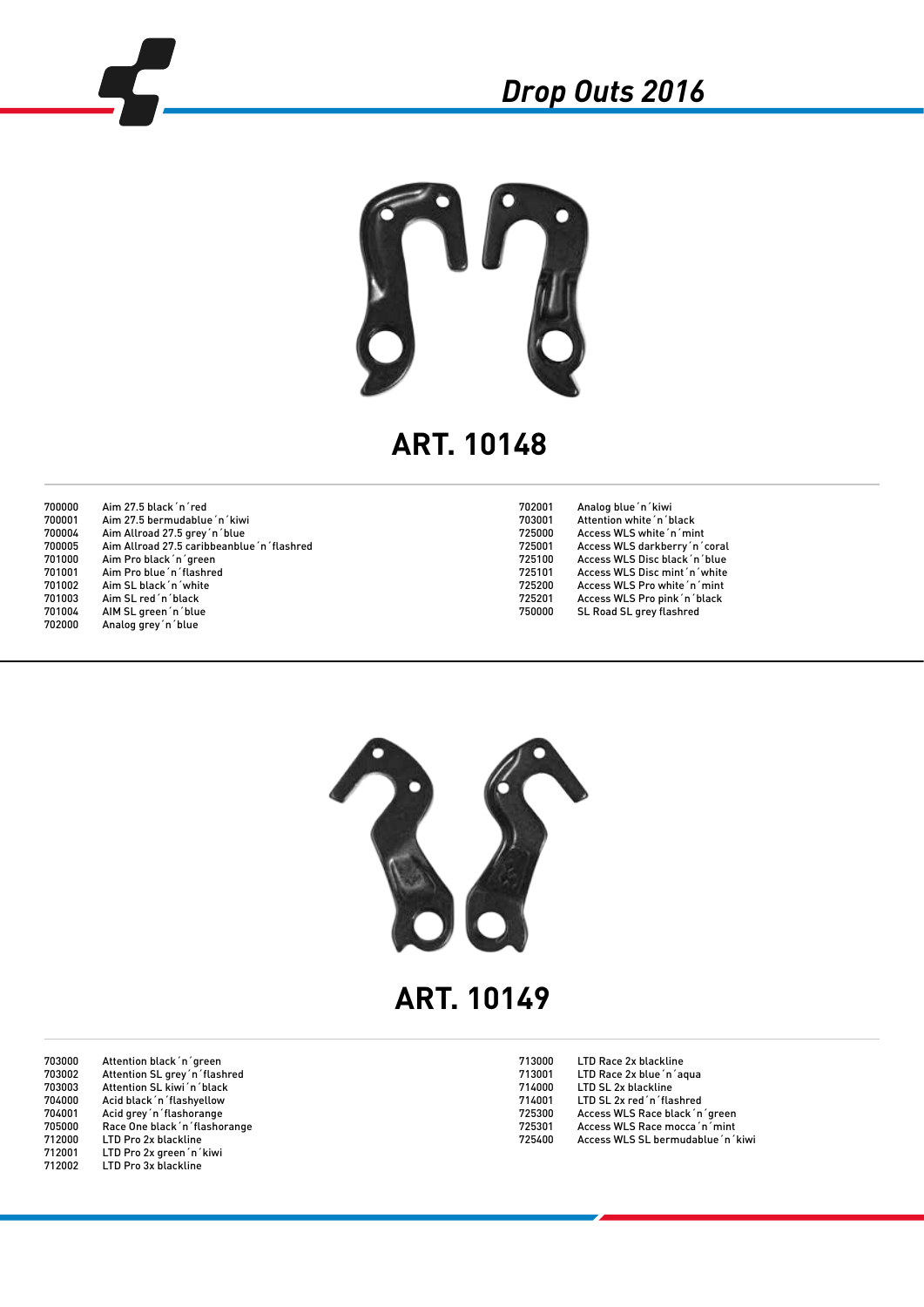



779100 Litening C:62 carbon´n´green<br>779200 Litening C:62 Pro blackline 779200 Litening C:62 Pro blackline 780300 Litening C:68 Race teamline 780400 Litening C:68 SL team wanty 780500 Litening C:68 SLT zeroblack

# **ART. 10151**

729000 Axial WLS white´n´aqua 729001 Axial WLS Pro black 'n 'green<br>729002 Axial WLS Race agua 'n 'lime 729002 Axial WLS Race aqua´n´lime 729003 Axial WLS GTC Pro carbon´n´orange 776100 Attain blue'n'black<br>776200 Attain Pro white'n'b 776200 Attain Pro white´n´black 776300 Attain Race black´n´white 776400 Attain SL black´n´flashred<br>777100 Attain GTC carbon´n´red Attain GTC carbon'n'red

777300 Attain GTC Race carbon'n'white<br>778200 Agree C:62 Pro carbon'n'red 778200 Agree C:62 Pro carbon'n'red<br>778400 Agree C:62 SL team wanty Agree C:62 SL team wanty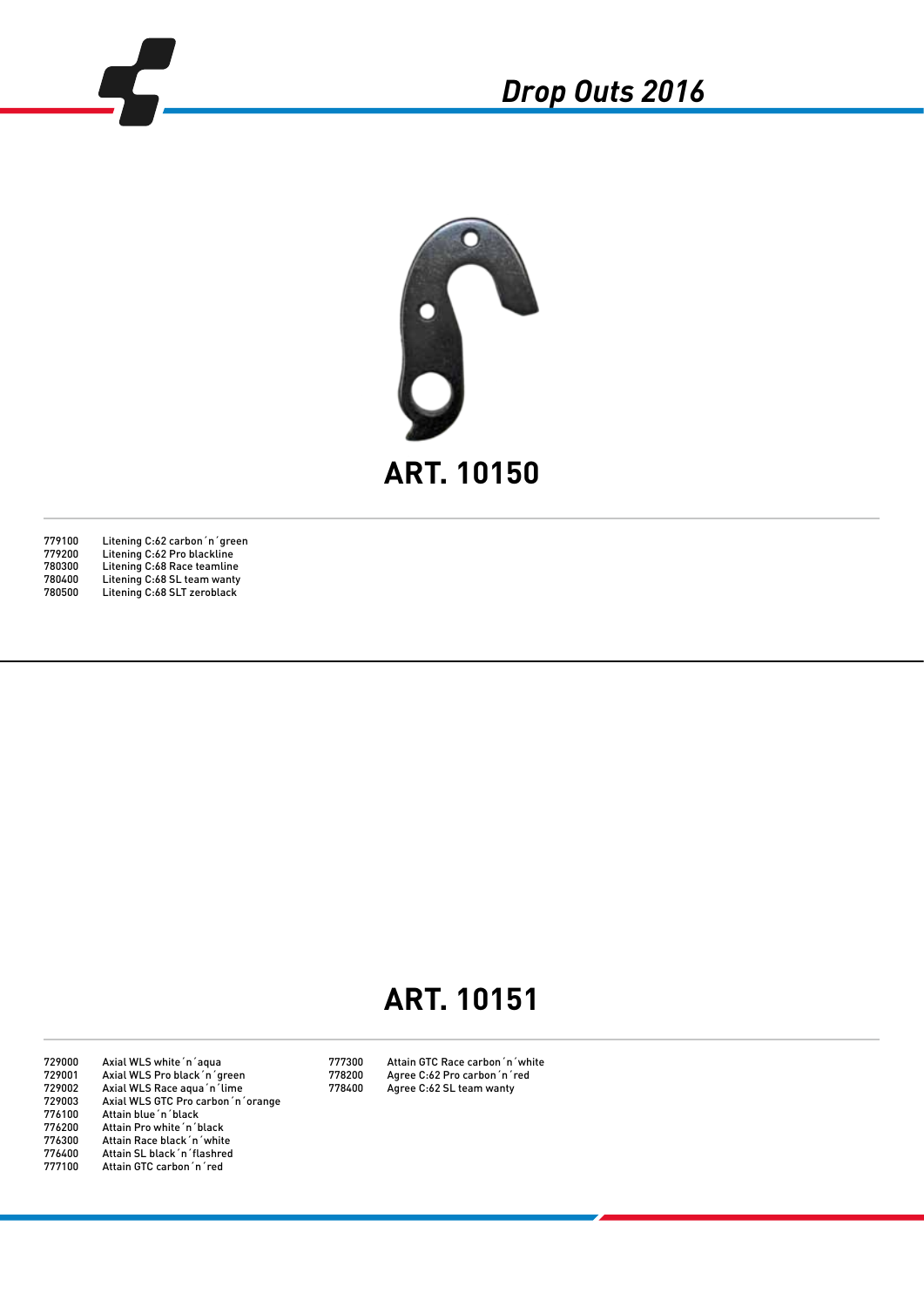

**ART. 10240**

| 717200 | Elite C:62 Race 29 1x blackline                    | 767400 | Elite Hybrid C:62 SL 500 29 black 'n 'flashgreen       |
|--------|----------------------------------------------------|--------|--------------------------------------------------------|
| 717400 | Elite C:68 SL 29 1x teamline                       | 767500 | Elite Hybrid C:62 SLT 500 29 zeroblack                 |
| 729004 | Axial WLS GTC SL Disc grey 'n 'kiwi                | 771400 | Stereo Hybrid 120 HPA SL 500 black 'n 'flashred        |
| 729005 | Axial WLS C:62 SL Disc agua 'n 'green              | 773400 | Stereo Hybrid 140 HPA SL 500 27.5 iridium 'n 'flashred |
| 751200 | Nutrail Pro metal 'n 'green                        | 774400 | Stereo Hybrid 160 HPA SL 500 27.5 iridium 'n 'flashred |
| 752400 | AMS 100 C:62 SL 29 teamline                        | 774500 | Stereo Hybrid 160 HPA Action Team 500 27.5             |
| 755400 | Stereo 140 HPA SL 27.5 metal 'n 'flashred          | 776402 | Attain SL Disc black 'n 'green                         |
| 756400 | Stereo 140 C:62 SL 27.5 carbon 'n 'green           | 777200 | Attain GTC Pro Disc grey'n'flashred                    |
| 759300 | Stereo 150 HPA Race 27.5+ grey n'flashred          | 777400 | Attain GTC SL Disc carbon 'n 'flashyellow              |
| 760700 | Stereo 160 HPA TM 27.5 bermudablue 'n 'flashorange | 778100 | Agree C:62 Disc carbon 'n 'white                       |
| 761400 | Stereo 160 C:62 SL 27.5 carbon 'n 'flashorange     | 778300 | Agree C:62 Race Disc carbon 'n 'flashred               |
| 763400 | Fritzz 180 HPA SL 27.5 metal 'n 'flashred          | 778500 | Agree C:62 SLT Disc grey'n'flashorange                 |
| 764300 | TW015 HPA Race 27.5 black 'n 'green                |        |                                                        |

764400 TWO15 HPA SL 27.5 powderblue´n´flashred